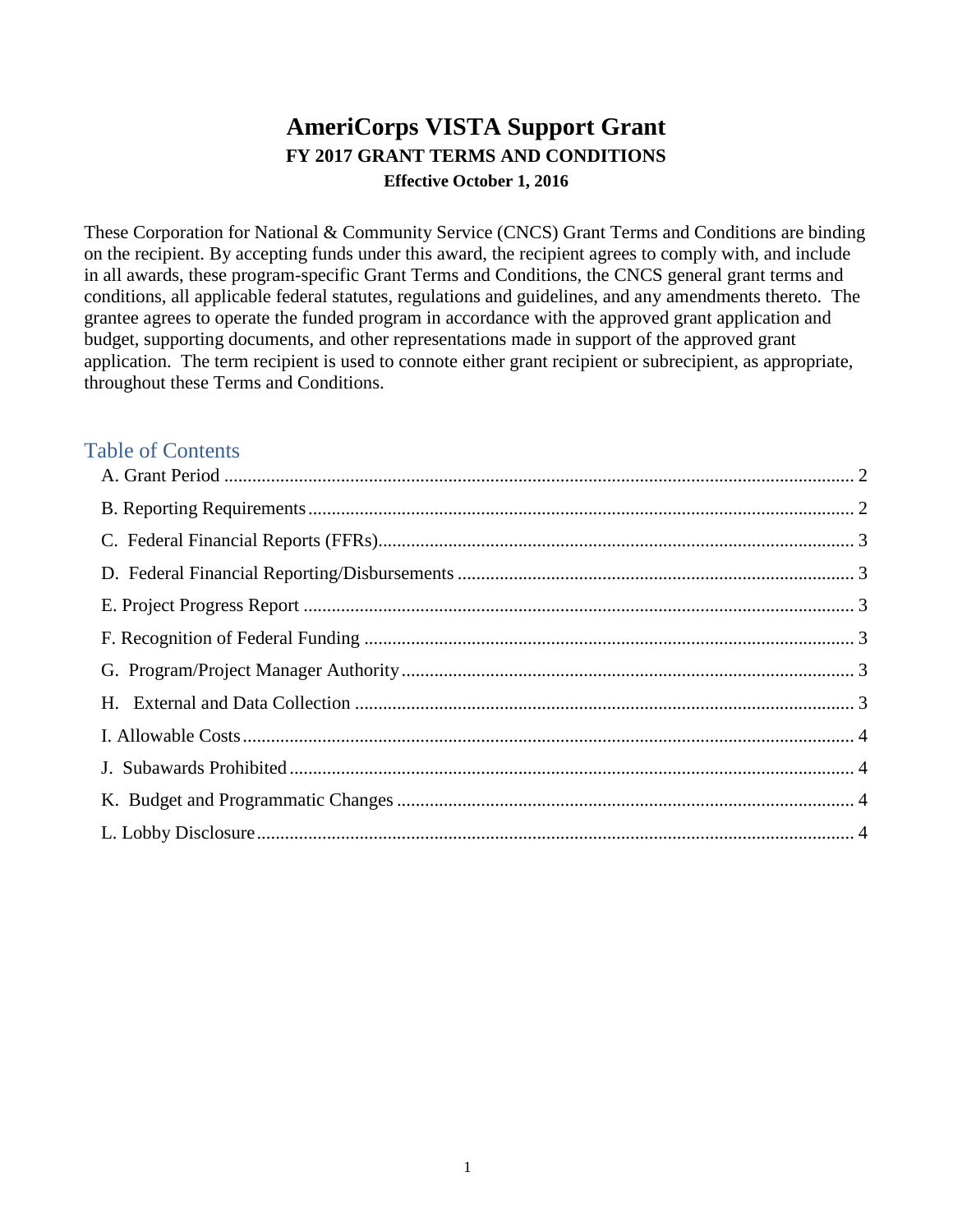## <span id="page-1-0"></span>A. Grant Period

Unless otherwise specified, the award covers a one year project period. If approving a multiyear project period the Corporation makes an initial award for the first budget period. Additional funding for subsequent budget periods is contingent upon satisfactory progress and the availability of funds. The project period and the budget are noted on the award document.

## <span id="page-1-1"></span>B. Reporting Requirements

This section applies only to the recipient. The recipient is responsible for timely submission of periodic financial, progress, and member reports during the project period and a final financial report and for setting submission deadlines for its respective subrecipients, if applicable, that ensure the timely submission of recipient reports.

1. **Financial Reports (CNCS).** The recipient shall complete and submit financial reports in eGrants to report the status of all funds. The recipient must submit semi-annual cumulative financial reports in accordance with CNCS guidelines.

2. **Final Financial Report (CNCS).** A recipient must submit, in lieu of the last semi-annual financial report, a final financial report. These reports are due no later than 90 days after the end of the project period.

3. **Reporting at the Dept. of Health and Human Services/Payment Management System (HHS/PMS).** All recipients must submit the Federal Financial Report (FFR) and Cash Transactions Report on a quarterly basis to the HHS/PMS per the Electronic Funds Transfer Agreement.

4. **Progress Reports.** The recipient shall complete and submit timely progress reports to include a summary of accomplishments during the reporting period. This includes reporting on the progress to date made by the recipient and subrecipients for that reporting period. The report is submitted through eGrants. Individual program guidance determines the due date for the reports.

5. **Member Payments Report.** The sponsor shall submit to the CNCS State Program Office at least monthly, a report of AmeriCorps VISTA member payments disbursed, showing each member by name, and the amount of living allowances and deductions disbursed to AmeriCorps VISTA members. A photocopy of a computer printout or accounting ledger is acceptable proof of payments.

6. **Requests for Extensions.** Extensions of reporting deadlines will be granted only when 1) the report cannot be furnished in a timely manner for reasons, in the determination of CNCS, legitimately beyond the control of the grantee, and 2) CNCS receives a written request explaining the need for an extension before the due date of the report.

Extensions of deadlines for financial reports may only be granted by the Field Financial Management Center (FFMC), and extensions of deadlines for progress reports may only be granted by the Program Office.

7. **Other.** The recipient shall meet as necessary with the CNCS State Office or with other staff or consultants designated by the CNCS Program Officer to exchange views, ideas, and information concerning the project. The recipient shall submit such special reports as may be reasonably requested by CNCS.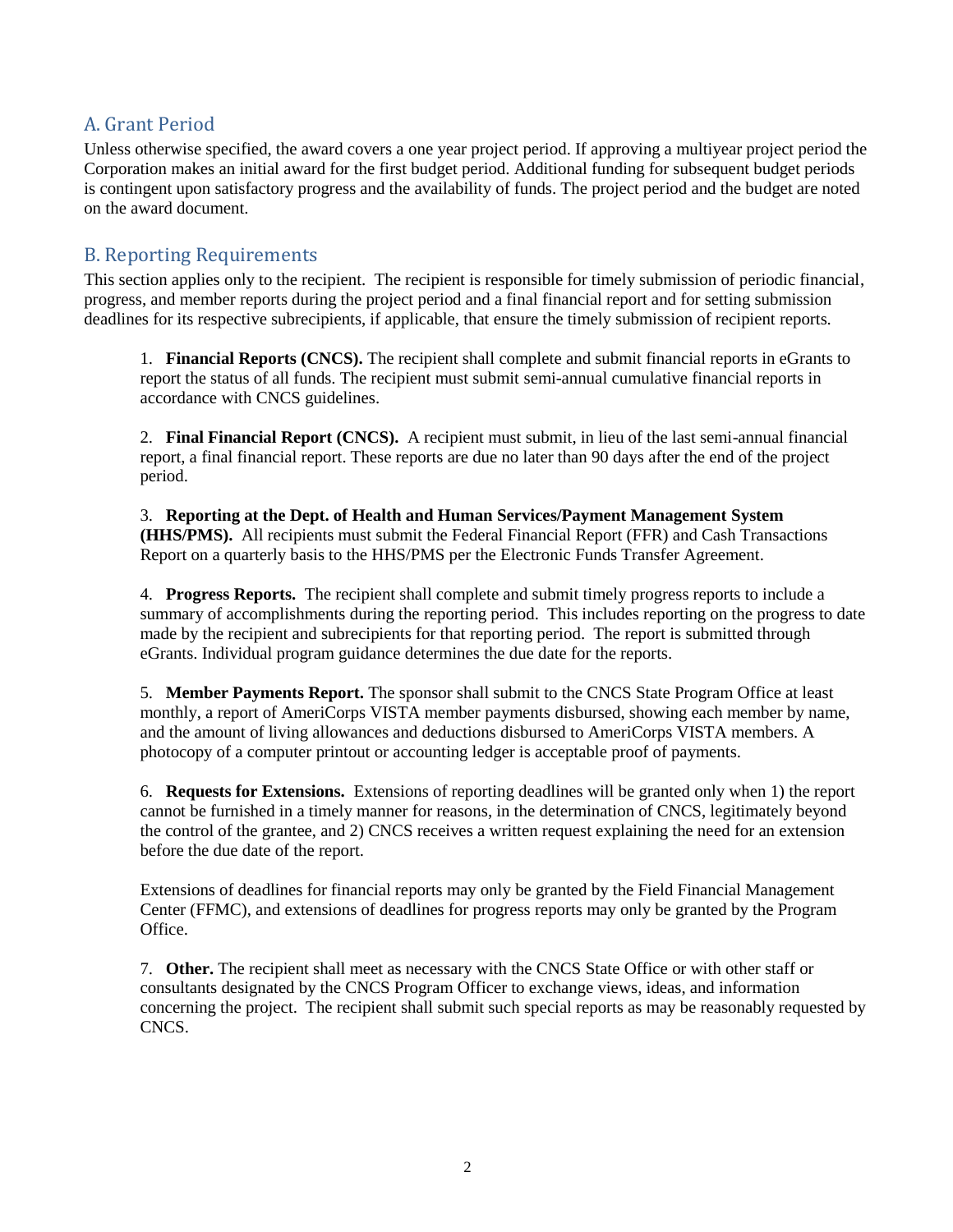# <span id="page-2-0"></span>C. Federal Financial Reports (CNCS)

CNCS Semi-Annual SF-425 Federal Financial Report. Sponsors complete a semi-annual Federal Financial Report (FFR), twice yearly in six month increments from the budget start date of the grant to report federal expenditures of funding.

CNCS Final Federal Financial Report. Sponsors completing the final year of their grants must submit, in lieu of the last semi-annual FFR, a final FFR. The final FFR is cumulative over the performance period of the grant within 90 days after the close of the grant. Final FFRs must report expenditure of funds on a cumulative basis over the budget period of the grant, and must be submitted through the CNCS eGrants system.

#### <span id="page-2-1"></span>D. Federal Financial Reporting/Disbursements (HHS)

U.S. Department of Health and Human Services Payment Management System SF-425 Federal Financial Report/Federal Cash Transaction Report (FCTR). CNCS issues VISTA Program grant funds to sponsors through the U.S. Department of Health and Human Service (HHS) Payment System. Sponsors receiving grant funds through this system must submit a Federal Financial Report (FFR) to report AmeriCorps VISTA CNCS federal funding disbursements and cash on hand, 30 days after each calendar quarter beginning with the first calendar quarter that contains the start date of the grant. FFR/FCTRs must report disbursement of funds on a cumulative basis over the performance period of the grant and be submitted through the HHS Payment Management System on the following schedule:

| Period Covering:         | Report Due No Later Than: |
|--------------------------|---------------------------|
| January 1 to March 31    | April 30                  |
| April 1 to June 30       | July 30                   |
| July 1 to September 31   | October 30                |
| October 1 to December 31 | January 30                |

## <span id="page-2-2"></span>E. Project Progress Report

The sponsor shall complete and submit Project Progress Reports via CNCS' eGrants system to the CNCS State Program Office. The Project Progress Reports shall report on the progress toward achievement of project performance targets. Refer to the Project Progress Report instructions for current due dates.

## <span id="page-2-3"></span>F. Recognition of Federal Funding

When issuing statements, press releases, requests for proposals, bid solicitations, annual reports and other documents describing projects or programs funded in whole or in part with CNCS money, the grantee receiving federal funds, including but not limited to state and local governments, shall clearly state (1) the percentage of the total cost of the program which will be financed with CNCS money, and (2) the dollar amount of CNCS funds for the project or program.

## <span id="page-2-4"></span>G. Program/Project Manager Authority

The Program/Project Manager for this award is listed on the first page of the Notice of Grant Award. The Program/Project Manager has full authority to represent CNCS in connection with management of the technical and programmatic performance of the award. They are not authorized to change the terms and conditions, estimated costs, or period of performance, or to give approvals, written or verbal, specifically reserved for the Grant Officer.

#### <span id="page-2-5"></span>H. External and Data Collection

The grantee must cooperate with the Corporation and its evaluators in all monitoring and evaluation efforts. As